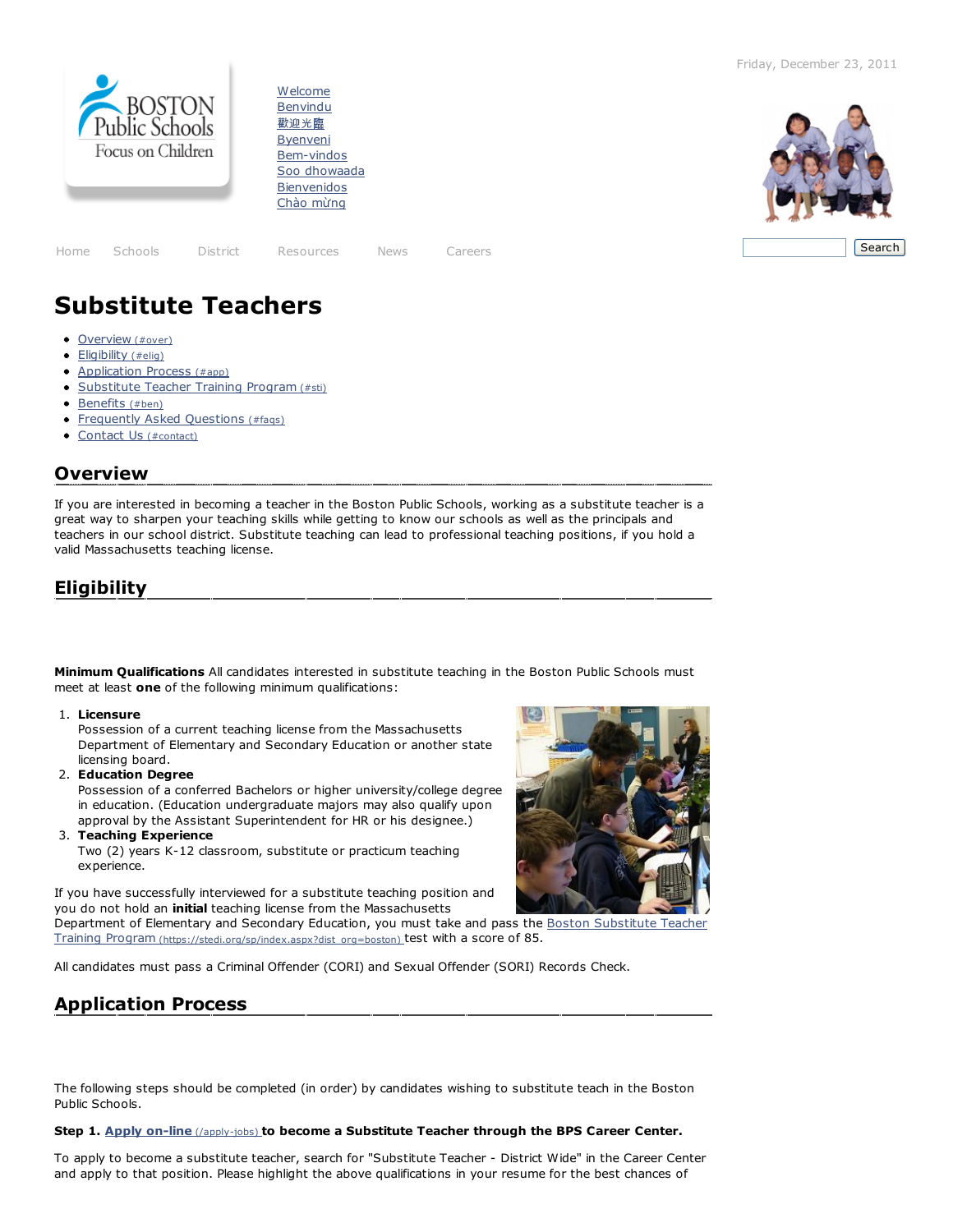obtaining an interview.

#### Step 2. The Office of Human Resources will call you to schedule a Screening Interview.

After you have completed your online application and interview, the Office of Human Resources will review completed applications and contact those candidates who meet the specific subject area needs of the school district. During the Screening Interview, candidates are asked general questions about substitute teaching and real-life classroom scenarios.

Substitute teaching assignments are subject to availability and no one is guaranteed an assignment, even after the application selection process is complete.

### Boston Substitute Teacher Training Program

The Boston Substitute Teacher Training Program was designed by the Substitute Teaching Institute (STI) at Utah State University. The cost of this program is payable online by credit card, check or money order, and includes 6-10 hours of interactive SubSkills training and the online SubAssessment and a SubDiploma.

- The interactive SubSkills training is provided online and may be taken at your convenience.
- The SubAssessment is also taken over the Internet.
- Candidates may take the SubAssessment a maximum of four times, to obtain a passing score of at least 85.
- It takes an average of 15 minutes to complete each section, with a total of five sections.
- Print a copy of your SubDiploma which shows a passing score of at least 85. You will need this before employment.

Those applicants who possess a valid Massachusetts Educator License may waive the Teacher Training Program

For more information and to be redirected to the Boston Substitute Teacher Training Program visit http://stedi.org/rlogin?dist\_org=boston (http://stedi.org/rlogin?dist\_org=boston)

# Internet Resources for Substitute Teachers

- **Boston Substitute Teacher Training Program** (https://stedi.org/sp/index.aspx?dist\_org=boston)
- Online application for teacher licensure (http://www.doe.mass.edu/educators)
- Boston Teachers Union (http://www.btu.org/)
- Boston Public Schools SubCentral (http://subcentral.boston.k12.ma.us/)
- SubCentral Profile Form (/files/subprofile\_form\_0.doc)

# Benefits for Substitutes

As a substitute teacher, you are eligible to receive benefits according to very specific rules and the type of position you have been assigned.

### Health Benefits

Health and dental benefits (http://www.bostonpublicschools.org/node/229) are available, after working an average of 20 hours a week for one month. Substitutes become eligible the first day of the following month and will have 60 days to complete all necessary paperwork to receive health benefits.

#### Boston Teachers Union

Substitute teachers who work 60 days or more in a given school year are considered bargaining union members of the BTU (http://www.btu.org/). The BTU is the exclusive bargaining unit that negotiates the collective bargaining agreement, enforces the agreement, and promotes the general welfare of its membership. BTU dues and agency fees will be automatically deducted from each paycheck.

#### Per Diem Substitutes

Per Diem substitute teachers are those teachers who work day-to-day assignments to fill positions on an interim basis.

Per Diem Annual Bonus: Per Diem substitute teachers are eligible to receive, subject to budgetary restrictions:

- a \$1,000 annual bonus after working more than 120 days by the end of June; or
- a  $$1,500$  annual bonus after working more than 150 days by the end of June

Retirement: Per-Diem Substitutes must contribute to the OBRA Retirement system (http://www.mass.gov/smartplan/participate/obrainfo.htm) .

#### Long-Term Substitutes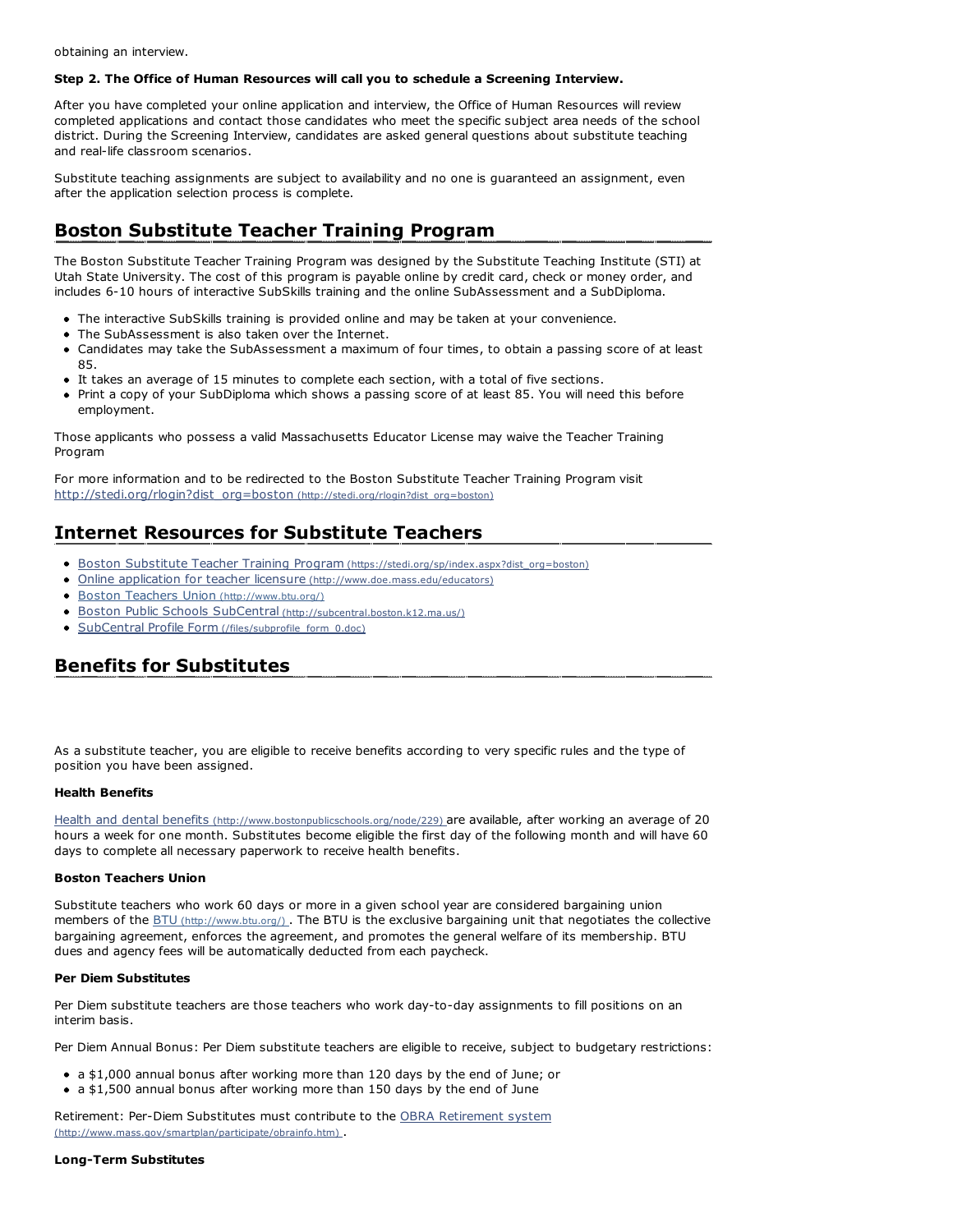Long-Term substitute teachers are teachers who are assigned to fill a position anticipated to be vacant for more than 20 consecutive workdays but less than a full school year or teachers actually serving continuously for more than 20 consecutive workdays in the same assignment.

Compensation: A long-term substitute teacher will receive a higher rate of pay after 10 consecutive workdays and again after 25 consecutive workdays.

Contract obligation: A long-term substitute teacher shall be granted a provisional teacher contract on or before December 1st if the assignment in which he/she is serving becomes vacant for the remainder of the school year.

Sick Days: One sick day for every 20 days worked. Sick time is cumulative from year to year provided that the substitute remains a BTU member, and sick time shall carry over upon becoming teachers or paraprofessionals.

Professional Development: The substitute teacher will also be eligible for Professional Development Opportunities. However, the teacher is required to attend the eighteen hours of professional development required of all teachers. This time is scheduled beyond the school day and compensated accordingly.

#### Cluster Substitute

Cluster substitute teachers are those teachers who are assigned to one of the nine Cluster Offices in the BPS for a full year, rotating among schools within the Cluster. Daily assignments to specific schools are made by the responsible Cluster Leader. The Cluster substitute is paid at a higher rate than per diem substitutes.

Health Benefits: Health and dental benefits are available.

Sick Days: one sick day for every 20 days worked. Sick time is cumulative from year to year provided that the substitute remains a BTU member, and sick time shall carry over upon becoming teachers or paraprofessionals.

Health and Welfare Benefits: Cluster substitutes shall be included in the Paraprofessional Health and Welfare Fund benefit for dental insurance, eye care and legal services.

Professional Development: able to participate in professional days sponsored by the school and shall be compensated accordingly. The substitute teacher will also be required to attend the eighteen hours of professional development required of teachers. This time is scheduled beyond the school day and compensated accordingly.

### Frequently Asked Questions:

1. If I have been an active substitute teach during the last year for BPS, do I need to do anything differently?

No. If you are a current and active substitute teacher, you do not need to re-apply.

2. If I have been a substitute teacher in the BPS previously but have not been active during the past year, do I need to re-apply?

Yes, substitute teachers who have not been active over the course of the previous school year are automatically terminated. You will need to re-apply following the process described above.

3. If I am a retired teacher in the Boston Public Schools do I need to take the training and test?

Yes. Everyone must take the test and interview with BPS, unless you have a current Massachusetts Educator License.

4. How long does the training take?

Between 6-13 hours

5. How quickly can I start the program?

Once you register and pay the fees, you will be able to start the training online or you can wait until you receive the training CD and workbook in the mail.

6. Can I take the test without taking the training?

If you feel confident that you have the knowledge required to pass the test, you could take the test without taking the training. However, we would not advise it. You only have 4 chances to take the test and the test is designed around lessons learned from the training. In addition, you will still need to pay \$29.95 for the entire substitute training program which includes the test. The test is not sold separately.

7. What is the passing score for the test?

85 or better.